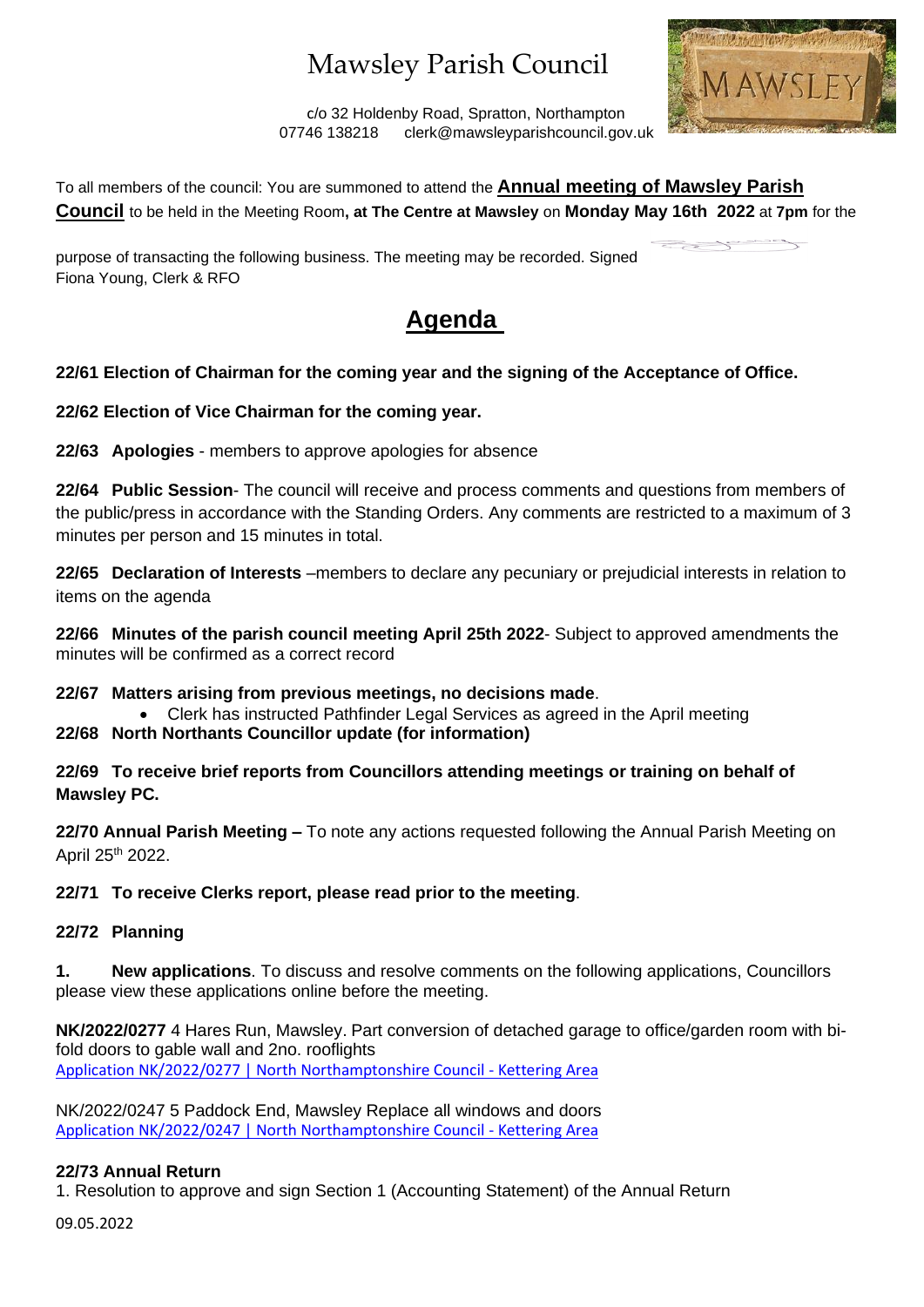# Mawsley Parish Council



c/o 32 Holdenby Road, Spratton, Northampton<br>07746 138218 clerk@mawsleyparishcouncil.go

- clerk@mawsleyparishcouncil.gov.uk
- 2. Resolution to approve and sign Section 2 (Annual Governance Statement) of the Annual Return
- 3. Resolution to approve the Internal Audit Report
- 4. Resolution to set the dates for the Exercise of Electors Rights as 13<sup>th</sup> June to 22<sup>nd</sup> July 2022

#### **22/74 Finance**

1. To approve the following payments for May

| Payee            | <b>Detail</b>                  | <b>Amount £</b> |
|------------------|--------------------------------|-----------------|
| Fiona Young      | Salary                         | 712.96          |
| TCAM             | Room hire                      | 25.50           |
| <b>PlanQuest</b> | Allotment planning application | 263.20          |

2. To note receipt of the bank reconciliation statement for 30.04.2022

Bank balances at 01/04/2022 £162,649.02 plus receipts £70,035.00 less payments £30,387.57 = **£202,296.45**

Bank balances at 30.04.2022= **£202,296.45**

- 3. Confirmation that checks by the internal controls councillor have been completed.
- 4. To approve the annual review of the Financial and Management Risk Assessment.
- 5. To note the final and full payment to Salix Finance for the parish council loan.

6. To note receipt of the full payment of the annual precept, usually paid in two halves it has been paid in one go this year.

#### **22/75 Community Items**

- a) Highways
	- 1. To agree parish council response to issues raised in recently received correspondence regarding the VAS and to agree actions going forward.
- b) The Centre at Mawsley, to include the following,
	- 1. To receive an update from Tcam
	- 2. To receive an update regarding the repairs to the field gate.
	- 3. To discuss works required in the recent property inspection and confirm actions already taken.
	- 4. Update on the installation of the new CCTV system.

5. To confirm that the Clerk has instructed Pathfinder Legal services to prepare a new lease in cooperation with the parish council and Mawsley Village Association.

6. Tcam Lights – to confirm that the lights do not need cleaning until later in the year and to also confirm that all requests for work at TCAM must come through John Holton or Cllr White as Tcam liaison.

- c) Allotments
	- **1.** To receive an update from Cllr White and to agree further expenditure.
- d) Woodland Walk to receive an update from Cllr Morgan

e) Memorial Garden and Time Capsule – to receive an update from Cllr Cope.

09.05.2022